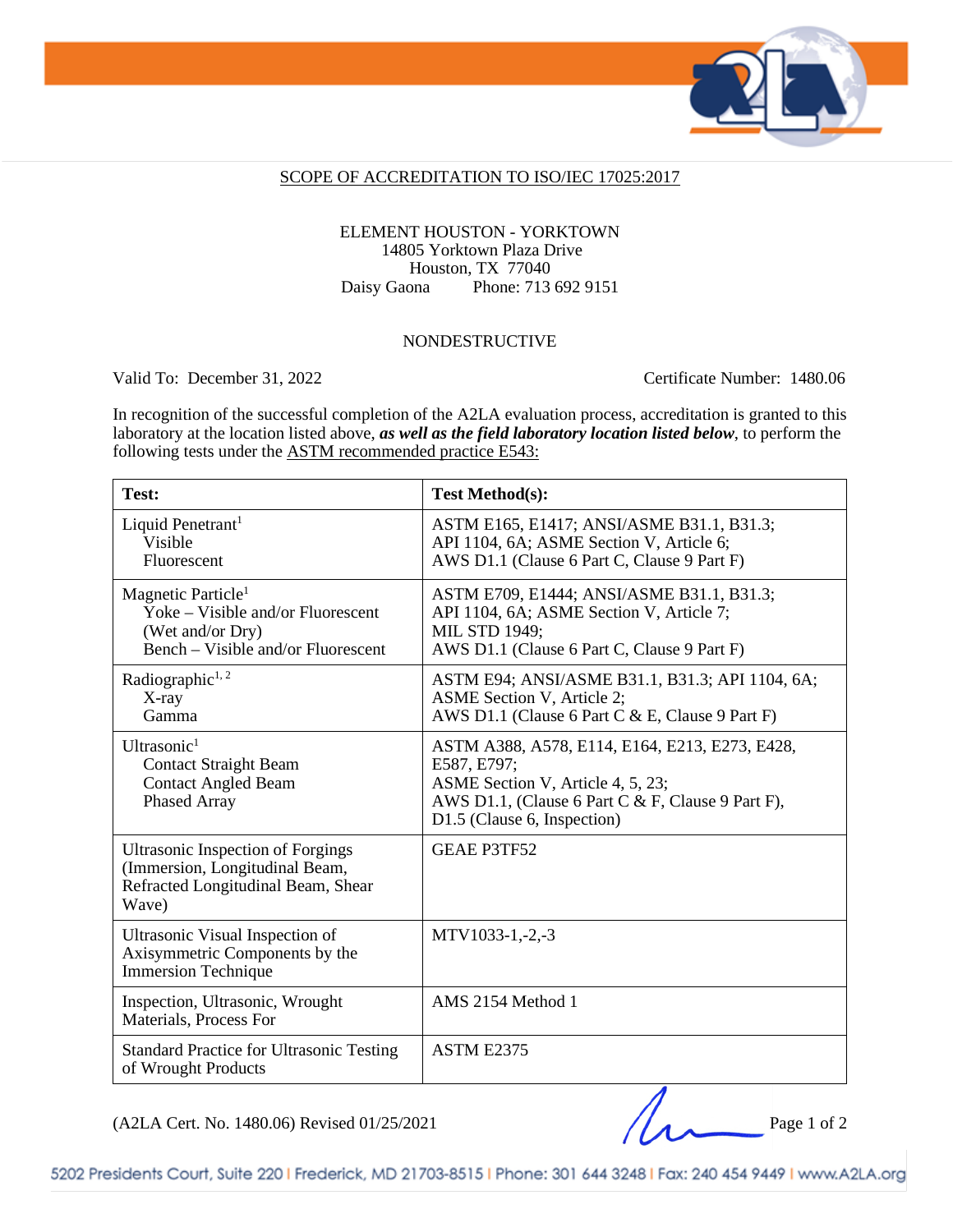| Test:                                    | <b>Test Method(s):</b>                                        |
|------------------------------------------|---------------------------------------------------------------|
| Visual Inspection <sup>1</sup>           | ASME Section V, Article 6;<br>AWS D1.1 (Clause 6, Inspection) |
| $X$ -Ray Fluorescence (PMI) <sup>1</sup> | NDE-60.18                                                     |

<sup>1</sup> This laboratory performs field testing activities for these tests (or parameters).

<sup>2</sup> This laboratory is also accredited to perform this test at the following Element Houston field laboratory:

Enerflex 10815 Telge Road Houston, TX 77095

(A2LA Cert. No. 1480.06) Revised 01/25/2021 Page 2 of 2